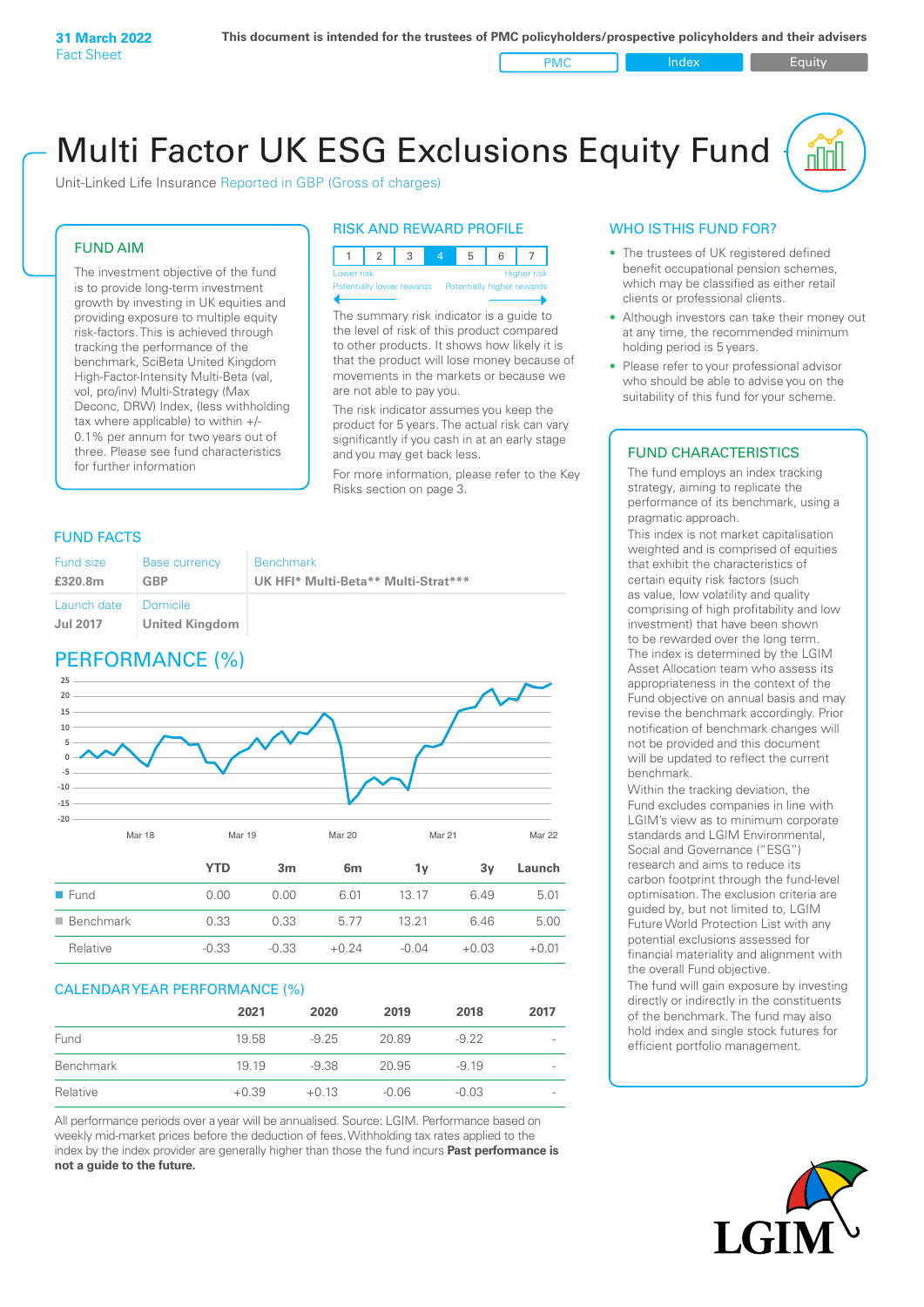# Multi Factor UK ESG Exclusions Equity Fund

# PORTFOLIO BREAKDOWN

All data source LGIM unless otherwise stated. Totals may not sum due to rounding. In order to minimise transaction costs, the Fund will not always own all the assets that constitute the index and on occasion it will own assets that are not in the index. The number of fund holdings can differ from the index due to corporate events and proxy holdings.



# SECTOR (%)

| $\blacksquare$ Financials  | 28.3           |
|----------------------------|----------------|
| $\blacksquare$ Industrials | 14.4           |
| ■ Cyclical Consumer        | 13.0           |
| $\blacksquare$ Healthcare  | 9.7            |
| $\blacksquare$ Utilities   | 9.7            |
| ■ Basic Materials          | 8.0            |
| ■ Non-cyclical Consumer    | 6.1            |
| ■ Energy                   | 4.8            |
| ■ Telecoms Services        | 3.9            |
| $\blacksquare$ Other       | 2 <sub>1</sub> |
|                            |                |

# MARKET CAPITALISATION (%) TOP 10 HOLDINGS (%)

| ■ Large              | 48.3 |
|----------------------|------|
| $\blacksquare$ Mid   | 49.2 |
| $\blacksquare$ Small | 2.5  |

■ Top 10 holdings 38.1% Rest of portfolio 61.9% No. of holdings in fund 52 No. of holdings in index 53

| 31 Group                      | 48  |
|-------------------------------|-----|
| <b>United Utilities Group</b> | 47  |
| National Grid                 | 42  |
| Vodafone Group                | 3.9 |
| <b>HSBC Holdings</b>          | 3.9 |
| AstraZeneca                   | 3.7 |
| Rio Tinto                     | 35  |
| Aviva                         | 3.2 |
| <b>BAE Systems</b>            | 3.2 |
| Shell                         | 3.0 |
|                               |     |

# COUNTRY (%)

United Kingdom 100.0



The Index Fund Management team comprises 25 fund managers, supported by two analysts. Management oversight is provided by the Global Head of Index Funds. The team has average industry experience of 15 years, of which seven years has been at LGIM, and is focused on achieving the equally important objectives of close tracking and maximising returns.